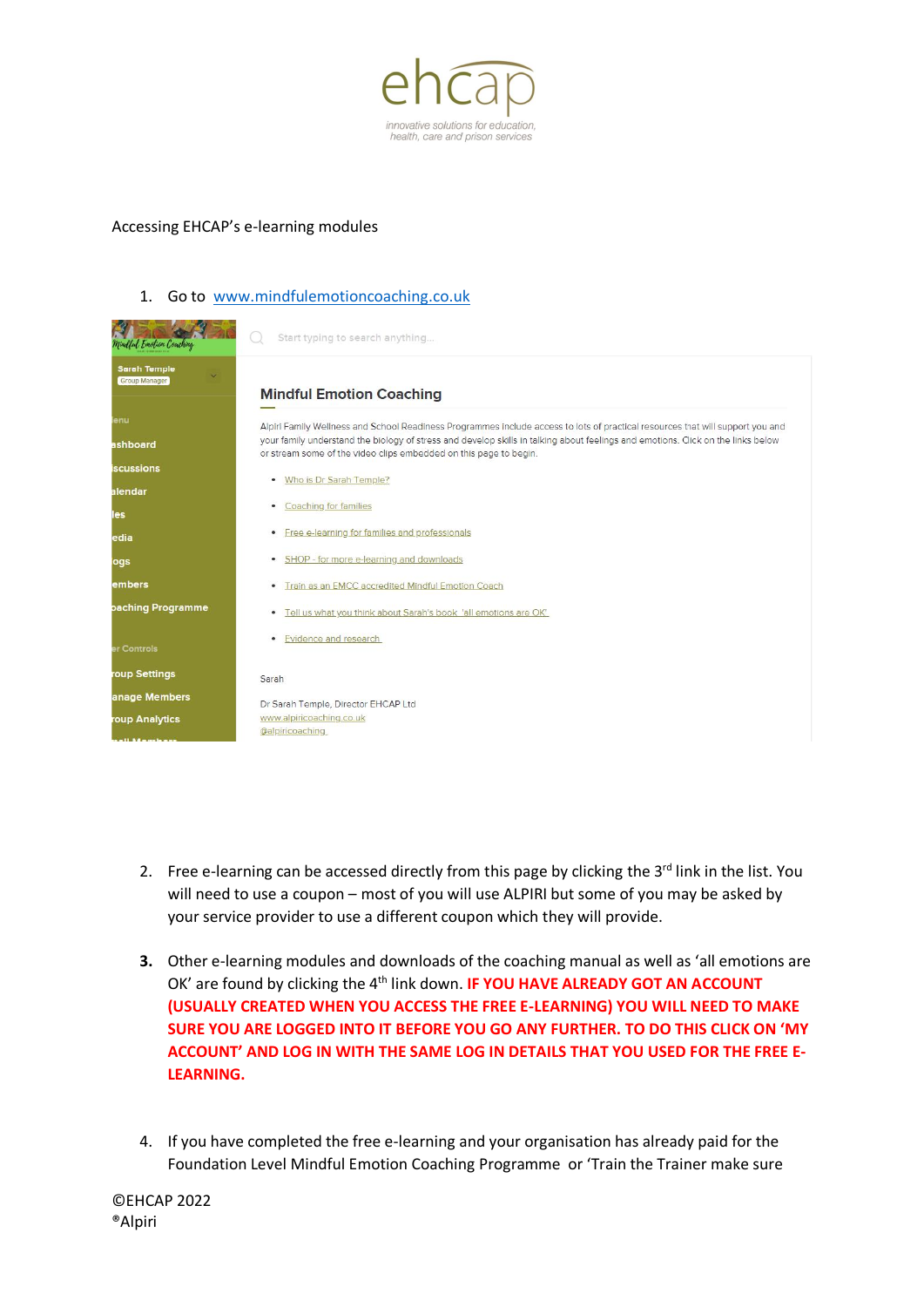

you are logged into your account and then click the 4<sup>th</sup> link down 'SHOP- for more e-learning and downloads'.

5. This is what you see when you click 'SHOP- for more e-learning and downloads':



## Mindful Emotion Coaching e-learning

free beginner e-learning



From the navigation bar at the top of this web page you can link to:

- '**Shop'** purchase e-learning modules or downloads of the 'all emotions are ok' book or Mindful Emotion Coaching Manual by clicking this link
- **'My account'** click this link to view your purchases
- **'Free' –** click this link for the free beginner e-learning for families and professionals- this platform contains most of the content of the 'all emotions are OK' training webinars
- **'Foundation Level' -** European Mentoring and Coaching Council approved level e-learning this contains the **materials for the Foundation Level Mindful Emotion Coaching Programme** and has a lot more information about Adverse Childhood Experience research. Some of you will have been manually enrolled into this course because your service has paid for your training. If this is the case you should be able to start the course without making any payment. Others will need to pay to access this platform. **All of you will need to be logged in to your account (through the 'My Account' button).** The Foundation Level elearning as it stands gives you a certificate for 4 hours of Continuous Professional Development (CPD) with the EMCC. To train as a Foundation Level Coach at European Quality Award (EQA) level involves an additional 3 coaching mentoring sessions with EHCAP – see [www.alpiri.co.uk](http://www.alpiri.co.uk/) for details.